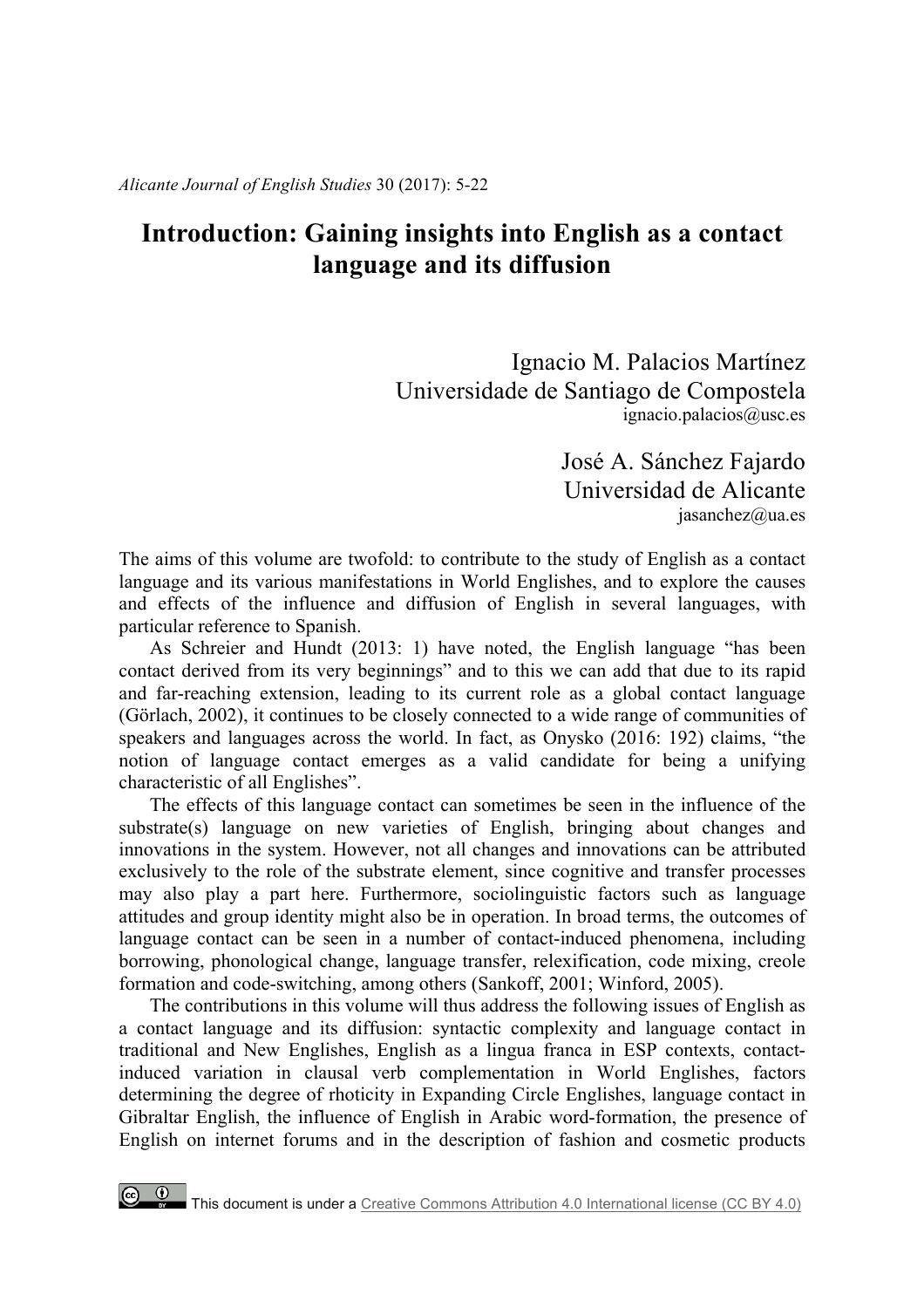addressed to speakers of Spanish, the dynamics of English/Spanish code-switching and anglicisms in twenty-first century Spanish press.

In the light of this, we have organised the chapters into two main sections. The first will deal with theoretical and empirical issues in the study of English contact in World Englishes, and the second will reflect new trends and methodologies in the understanding of anglicized lexis, looking at particular genres and different languages where the presence of English is clearly observed.

## **1. Theoretical and empirical contributions to the study of English contact in World Englishes**

A detailed account of the state of the art regarding the nature and evolution of World Englishes is beyond the scope of this introduction. (See, to mention just a few, Kirkpatrick, 2007; Kachru et al., 2009; Melchers and Shaw, 2011; Schneider, 2011, 2013; Buschfeld et al., 2014; Schreier, 2014; Seoane and Suárez-Gómez, 2016). Here we will simply mention some of the main issues as a means of introducing, contextualizing and better understanding the studies included in this section.

First of all, a note on terminology. We have already used several terms, World Englishes, New Englishes, Expanding Circle Englishes, to refer to what is essentially the same concept: those varieties of English that have emerged in different parts of the world, more particularly in Africa and Asia, and which in many cases have become national languages with their own status in the administration, political and educational domains of the respective countries. Other terms used on the same lines include Postcolonial Englishes, Extraterritorial Englishes, Indigenized Englishes, NIVES (Non-Native Institutionalized Varieties of English) and Nativized Varieties. These do not always have precisely the same meaning, with some carrying specific nuances, although on the whole they share the same core sense (See Schenider, 2013: 132-133, for a discussion of this issue). In this volume we will generally use World Englishes, in that it is considered to be one of the most neutral terms.

The field of World Englishes is now a well-established one, to the extent that several international journals exist (*English World Wide*, *World Englishes-Journal of English as an International and Intranational Language*), as well as a number of handbooks and collected volumes (see above for some of these), an academic organization, the International Association for World Englishes (IAWE), conferences, and a very considerable amount of internationally published scholarly work on different issues in the field.

Corpus linguistics has played a central role in the study of World Englishes and, in this respect, the ICE project (*International Corpus of English*) including twenty-six components on specific varieties (Canada, East Africa, Hong Kong, India, Ireland, Jamaica, New Zealand, the Philippines, etc.) has made it possible to conduct comparative studies, since all components share the same size, one million words, and the compilation follows a similar format in terms of corpus design and grammatical annotation. Indeed, several subcorpora of ICE have been used by contributors in this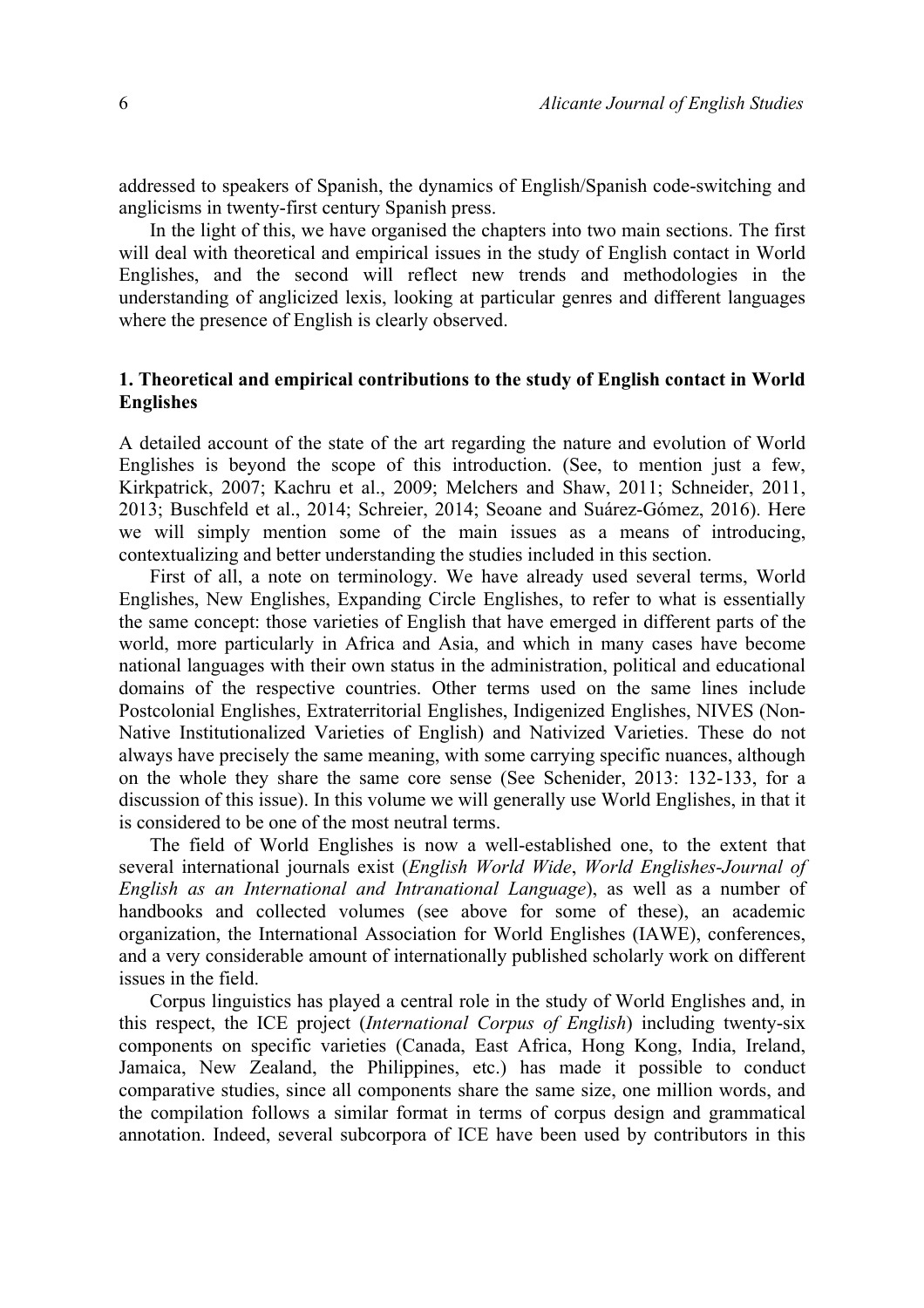volume, such as Tamaredo-Meira and Loureiro-Porto & Suárez-Gómez, and these latter authors are themselves presently compiling the ICE component on the variety of English spoken in Gibraltar.

Another of our contributors, P. Romasanta, uses the *Corpus of Global Web-based English* (GloWbe), created by Mark Davies and released in 2013. Containing some 1.9 billion words of blog texts from twenty different countries, it is a very useful tool for research, not least because of its size. The international organization of Corpus Linguistics ICAME (International Computer Archive of Modern and Medieval English)<sup>1</sup> also offers several corpora of this kind, such as the *Australian Corpus of English* (ACE), the *Wellington Corpus of Written and Spoken English* (New Zealand) and the *Kolhapur Corpus of Indian English*. To this list we can add a number of diachronic corpora, such as ARCHER (*A Representative Corpus of Historical English Registers*), the *Corpus of Early New Zealand English* (CENZE), the *Corpus of Early Nineteenth-Century Ontario Newspaper English*, the multigeneric *Strathy Corpus of Canadian English*, the *Old Bailey Corpus*, and the *Historical Corpus of Singapore English*, to mention just a few. (See Collins, 2015 for further information on all these corpora, plus findings from grammar studies that use them).

In addition to this, the *Electronic Atlas of the Varieties of English* (eWAWE 2.0, November 2013), designed and compiled at the University of Freiburg, Germany, by Kortmann and Lunkenheimer, is an extremely useful tool for research in this area, since it provides information on 235 morphosyntatic features in a total of 76 varieties of English, including traditional dialects, high-contact mother-tongue Englishes, indigenized second-language Englishes and English-based Pidgins and Creoles.<sup>2</sup>

We should also make brief reference to the main models that have been proposed to explain the development of World Englishes and to classify all these varieties (See Kirpatrick, 2007: 30-35, for more detailed information). Kachru's (1985) 'Three Circles' model is perhaps regarded as being the most traditional. This model establishes British English and American English within the first circle, Philippines English, South-African English and Indian English, for example, are classified in the second circle, whereas varieties of English associated with China, Russia or Korean would be included in the Expanding Circle. It has been quite controversial in that it is static and thus cannot easily account for the dynamism of many World Englishes, where the role and status of varieties may change in a relative short space of time. Secondly, as Kirpartrick claims (2007: 29-30), the model "underestimated the roles that English would come to play in Expanding Circle countries". A more comprehensive and more widely accepted approach is that of Schneider's (2003) dynamic model, in which five main phases or stages are identified: foundation, exonormative stabilisation, nativization, endonormative stabilization and differentiation. The first of these, foundation, refers to the phase in which English establishes itself in a country where this did not previously exist. Exonormative stabilization is said to be the stage in which the new variety follows the pattern introduced by the settlers. In the third phase, nativization, the two existing varieties come together and the English language is heavily restructured, particularly regarding vocabulary and grammar. This leads to the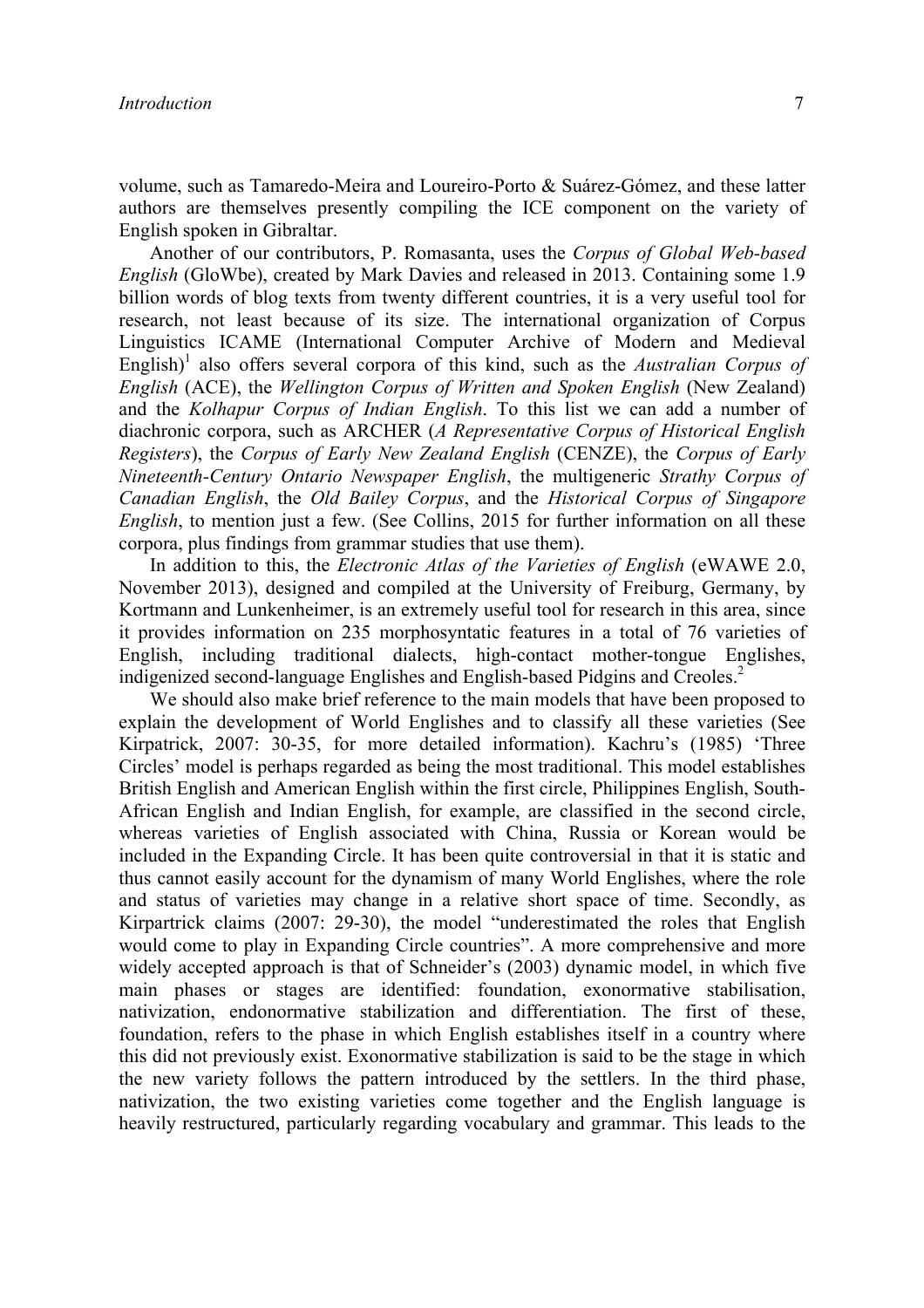following stage, endonormative stabilization, in which the new variety is gradually accepted by the community. Finally, in the differentiation period the new variety is widely used, reflecting the local community and culture. More recently, Mair (2016) has applied de Swaan's systems-theoretical model of global multilingualism to World Englishes to set out a new proposal, one which draws our attention to recent aspects of globalization illustrated by the migrations produced following the Cold War, the influence of the entertainment industry, and the revolution in communications resulting from the rise of the Internet. In this model Standard American English is considered to be "the hub of the World System of Englishes" (2016: 24).

This brief consideration and contextualization of the field leads us on to the contributions in the current volume. The first study of this section, by Yolanda Joy Calvo Benzies, of the University of Balearic Islands (pages 27-60), deals with student attitudes towards non-native speech in ESP teaching materials. Her approach combines pedagogical and attitudinal perspectives on non-native accents in the context of a new use and variety of the English language, English as a Lingua Franca (ELF), which itself can be seen as a contact language, in that it is adopted by different groups of speakers with their own native languages who decide to make use of a common code for communicative purposes.

Yolanda Calvo's paper is in fact divided into two main parts. In the first, she looks at the presence of native and non-native accents in ESP textbooks through an analysis of the CD tracks from six ESP textbooks for students of Law, Business and Tourism. Her results show, as expected, that native speakers prevail (70%) over non-natives ones, while less than 5% of the tracks contain only non-native speakers. On the whole, the combination of both native and non-native types of speakers seems to be the norm, and in broad terms non-native accents are quite well presented in these textbooks. From this, and bearing in mind the limitations of the sample considered, one might suppose that a change in the general approach to English language teaching is now gradually taking place, with teachers exposing their students to non-native accents and not limiting themselves to native speakers of English as the model to follow.

The second part of Calvo's study focusses on students' attitudes towards these nonnative varieties. For this purpose, two questionnaires, adopting a Likert scale from 1 to 10, were administered to a total of 14 Law and Tourism ESP students. Five specific non-native accents were selected, these being from native speakers of German, French, Chinese, Polish and Spanish. Results indicate that all subjects regard having good pronunciation of English very positively and they all maintain that it is not possible to have a good command of spoken English if one does not know how to pronounce words well.

As regards attitudes to non-native accents, Tourism students seem to be more flexible to such accents while Law students value native accents more markedly. Considering the specific non-native accents, speakers of English, German and Polish are the most highly rated by these students while French and Spanish speakers receive the most negative responses. All in all, this study draws our attention to the relevance of including audio materials of non-native speakers of English in general and ESP courses.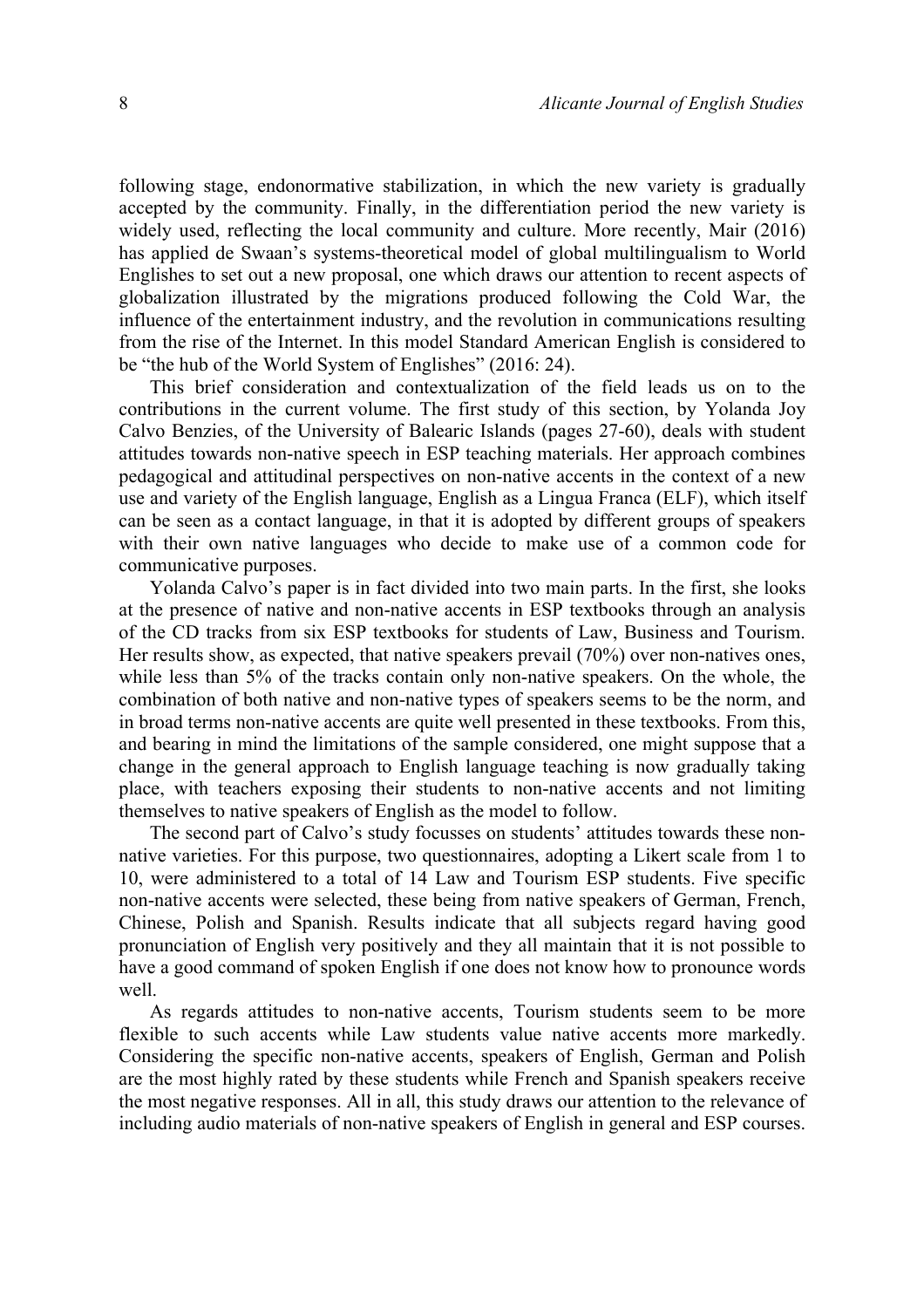The study also shows that the emergence of a new variety of English such as ELF may have a direct impact on the learning materials and, as a result, on the whole teaching process, particularly in regard to language activities and the standard to be used as a model.

The paper by Li and Kabak, of the Universities of Münster and Würzburg (Germany) respectively (pages 61-91), discusses the realization of postvocalic /r/ in Chinese English, often seen as one of the most notable phonotactic differences in accents of English. However, while rhotic sounds have been widely researched in the Inner and Outer Circle varieties, this is not the case in Expanding Circle Englishes, such as Chinese English. This study, then, is a very useful contribution in this area.

The authors start by describing in detail the variant /r/ in Inner Circle, Outer Circle and Expanding Circle Englishes, before focussing on rhoticity in Mandarin Chinese as a means of understanding its influence in Chinese English. The following section presents the methodology used, which is based on the elicitation of data from a total of 13 teachers of English by means of 3 instruments: a reading aloud task (a short story), a free speech task in English on one or two topics from a list provided, and reading a text aloud in Mandarin Chinese. This was complemented by a questionnaire in which participants were asked to provide personal information about their learning of English and other languages, and their preferences and attitudes towards a particular standard (British English versus American English).

A total of 762 instances of the production of /r/ were elicited, and these were then coded according to several demographic and speaker-specific variables (age, language attitude, L1 Mandarin rhoticity, speech style, additional language(s) spoken, etc.) and linguistic factor groups (preceding vowel, stress and syllable structure).

The results show that Chinese English, as represented by these 13 teachers of English, is only slightly rhotic. Considerable variation across participants is found, with a proportion of rhoticity ranging between 40% to 60%. A multivariate analysis of the data also reveals that the preceding vowel is the most significant influencing factor here, while stress and syllable structure were not significant. Moreover, those subjects with American English as target norm tended to produce rhoticity while this was not the case with those who opted for the British English standard. Speech style is also a determining factor, since Chinese English speakers produce more rhotic sounds in free speech than in the reading task. This, in the authors' views, could be related to the degree of formality of the two tasks. By contrast, rhoticity in the L1 does not seem to exert as significant an influence as expected.

The authors conclude by suggesting that in broad terms Chinese English is closer to the American English accent, and they relate their findings, in line with Mair's theory (see above), to the Dynamic System Theory (DST) approach to multilingualism and second language acquisition, in which languages are seen to be constantly evolving and developing. This leads them to formulate a new model for sound patterns, the 'Dynamic Equational Approach', in which sound patterns are characterized by a degree of gradience and variability as the result of the interplay of a number of language-internal and extralinguistic factors.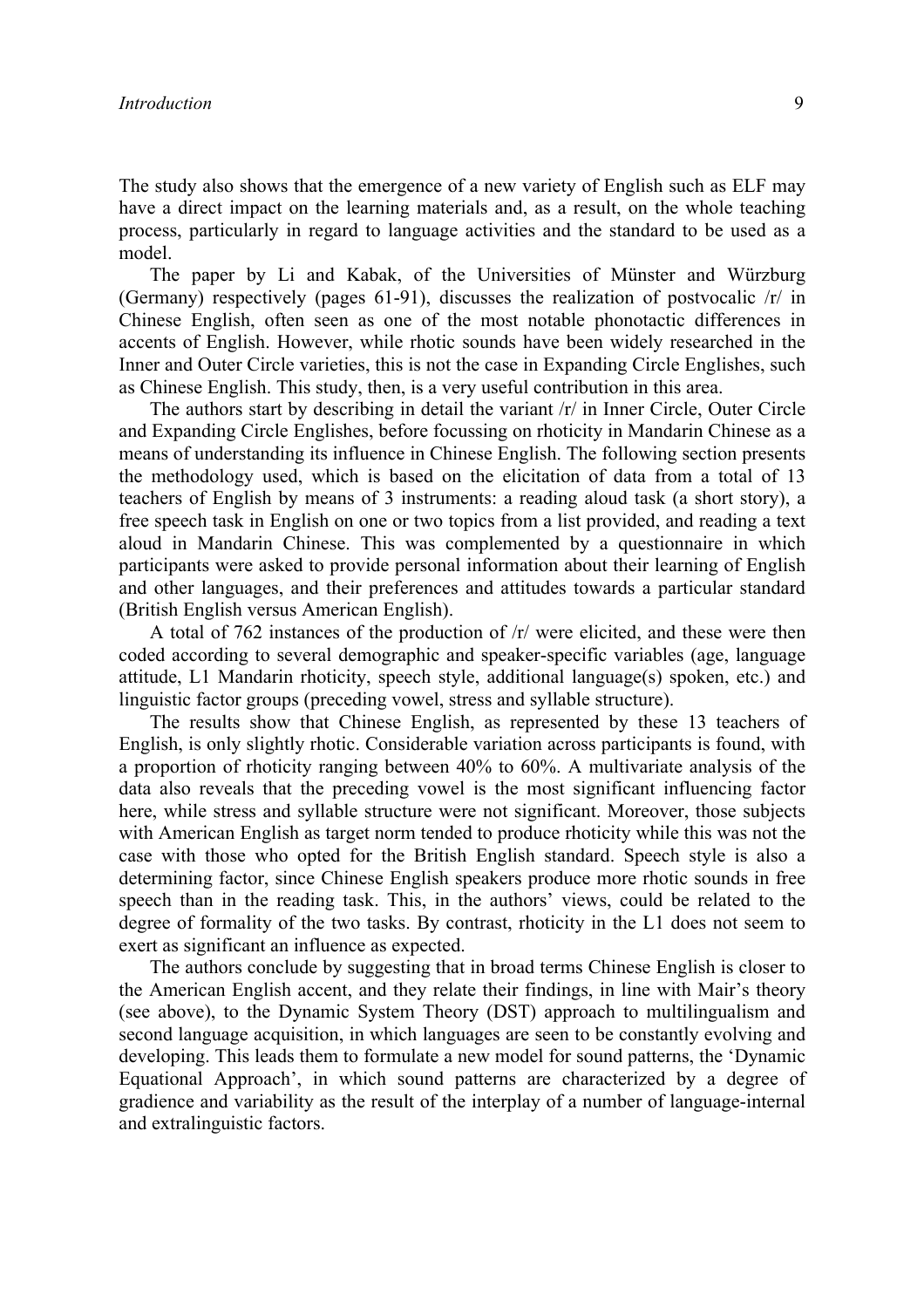The paper by Lucía Loureiro-Porto and Cristina Suárez-Gómez (pages 93-119), both senior lecturers of English at the University of Balearic Islands, deals with a variety of English that is very close to us, the English spoken in Gibraltar. As they explain, this variety of English is particularly interesting in that it has been in close contact for centuries not only with Spanish but also with Italian, Hebrew and Arabic.

The study is organised into two main parts. In the first of these, the authors describe the current state of the compilation of the Gibraltar component of the International Corpus of English (ICE) which they are compiling together with Elena Seoane, University of Vigo, and Jennifer Ballantine Perera, University of Gibraltar. This team was commissioned in 2014 to compile the ICE-GBR and thus far 100,000 words have been collected. It is also worth noting in this respect that the compilation of this corpus will fill an important gap in the literature and in World Englishes research in general, since there is currently no similar corpus that allows for the empirical study of this variety with hard, reliable and representative data.

In the second part of the study, several morphosyntactic features are analysed by looking at the extent to which contact with Spanish is indeed present and can be identified. For this purpose, they analyse the section on press new reports in the corpus, amounting to a total of 40,000 words, and compare it with a sample of a similar size and nature from the British English component of the ICE corpus (ICE-GB). Four main issues are examined: the frequency of the passive voice, relative markers, the use of titles (*Mr*, *Dr*, *Sir*) and pseudo-titles (*Tory*, *therapist*), and code-switching.

The results show that in the case of the passive voice the low frequency of this construction in Gibraltar English may be explained by contact with Spanish, in which it is not very common. Regarding relativizers, the authors hypothesize that the high frequency of the relative *que* in Spanish could favour the use of its counterpart in English *that*. The data analyzed reveal that this can be applied to those examples with inanimate antecedents but not to those with animate ones. However, the latter tendency has been identified quite extensively worldwide, and thus in this case contact with Spanish as an explanation should be taken with care. As regards the use of titles and pseudo-titles, it was assumed that due to the influence of Spanish a lower frequency of these items in ICE-GBR than in ICE-GB would be detected. However, the opposite is true and the data show a significantly higher proportion of members of this category in Gibraltar English. Finally, several examples of code-switching were recorded in the press material studied. In general these uses were used for expressive purposes and were restricted to a few nouns such as *alcalde* and constructions such as *mano a mano*. These cases of code-switching are regarded by the authors as the clearest examples of the influence of Spanish on the variety of English spoken in Gibraltar.

The paper by Raquel P. Romasanta, of the University of Vigo (pages 121-147), is concerned with clausal verbal complementation in World Englishes, taking the verb *regret* as a case in point. Language contact and the causes and effects of this language contact constitute the starting-point of the study, in that the author aims to explore the extent to which the preference for finite patterns over non-finite structures in World Englishes (British English, American English, Jamaican English, Hong Kong English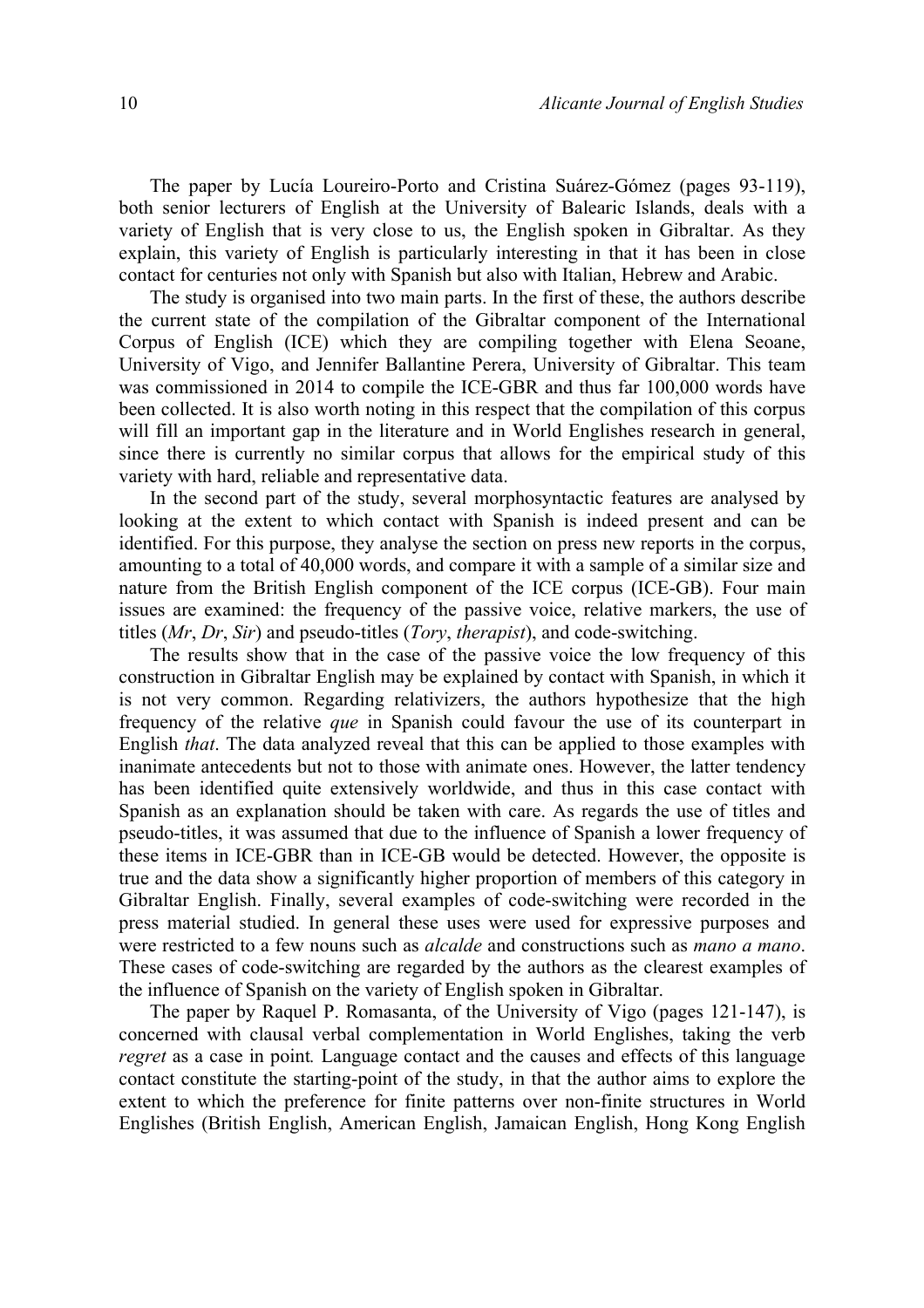and Nigerian English, in particular) is conditioned by transfer processes from the substrate languages or by cognitive mechanisms derived from the language contact situation itself.

The results, based on the analysis of 14,984 attestations of this verb recorded from the General and Blogs components of the GloWbE (Global Web-based English corpus), $3$  show that the six possible complementation patterns identified by FrameNet (a lexical database of English based on examples of how words are actually used)<sup>4</sup> for the verb *regret* (NP, *wh*-clauses, *to*-infinitive, -*ing*, *that* and *zero*) are all present in the five varieties of English considered. The use of a prepositional phrase as a complement of *regret*, as in *regret about*, *regret for*, is also reported, a finding which is not mentioned in general reference grammars or on FrameNet. Moreover, while British English and American English show similar distributions regarding finite versus non-finite complementation patterns, this is not true for the non-native varieties, these differences being highly significant statistically. Jamaican English seems to be the closest in its distribution patterns to the native varieties, followed by Hong-Kong English and Nigerian English.

The data also reveal that while British English and American English show a clear preference for non-finite patterns, this is not the case for the non-native varieties. As regards the effects of language contact on this feature, the author concludes that the absence of non-finite patterns in Cantonese may be responsible for the low frequency of finite and non-finite constructions found in Hong-Kong English. Something similar can be said of Nigerian English, since none of the three languages spoken in this country (Hausa, Igbo and Yoruba), or even French, the most popular foreign language learnt in Nigerian schools, have gerund forms. The case of Jamaican English is slightly different since the number of non-finite forms here is quite high, although this variety finds itself in an advanced phase of evolution as compared to the other non-natives ones considered.

Together with the influence of the substrate, the role of cognitive processes is also detected, in the form of hyperclarity and isomorphism. Thus, several variables and factors can be said to exist in a state of interplay in the phenomenon of clause contact, with sociolinguistic and cognitive probably two of the most significant.

IvánTamaredo, research scholar at the University of Santiago de Compostela, focuses in his paper (pages 149-182) on the study of relative clauses in British English and Indian English from the perspective of syntactic complexity. For this, he makes use of a corpus-based methodology analysing data extracted from the British and Indian components of the International Corpus of English. British English here represents a native variety while Indian English corresponds to a L2 variety which emerged under contact conditions and with a high exonormative influence.

The author defines the concept and the metrics of syntactic complexity by referring to previous descriptions in the literature, then turns to the complexity of relative clauses in particular. It is widely acknowledged that relative clauses are difficult to process, since they involve a relation of dependency between a gap and an antecedent, to the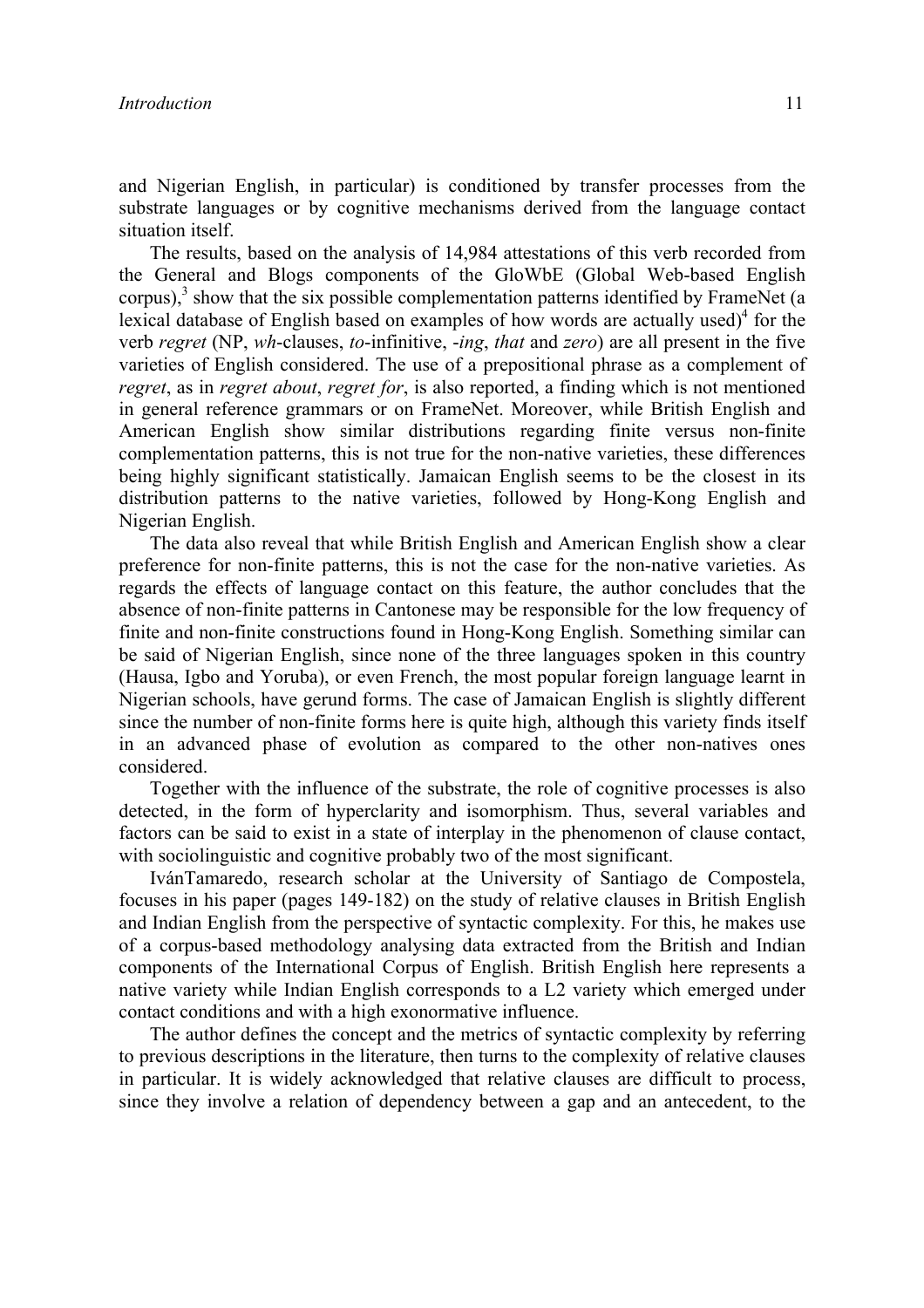extent that it is possible to speak of an 'Accessibility Hierarchy', which means that languages differ with respect to the way they relativize.

After a general description of relative clauses in the two varieties selected, Tamaredo presents the main results of the study, derived from the analysis of over one thousand instances in 40 written and spoken texts from each of the ICE components. A total of 7 variables are considered (variety, text type, degree of restrictiveness, relativizer, relativizer position, preposition placement and relative clause complexity) and the data obtained are analyzed by means of a series of hierarchical configural frequency operations which reveal that British English shows a preference for covert relativizers (*that* and *zero*) in restrictive relative clauses, with a difference between speech and writing observed: while the former favours *that*, the latter prefers *zero*. In contrast, in Indian English overt relativizers, that is, *wh*-pronouns, are the preferred option. The results here include two findings which are considered unexpected: the high proportion of *zero* relatives in written informal texts in the two varieties studied, and the abundance of *that* relatives in spoken formal texts in Indian English.

The paper concludes by claiming that differences found with respect to relative formation in British English and Indian English can be accounted for by differences in syntactic complexity: speakers of Indian English are more prone to produce simpler relative clauses than British English speakers and they also tend to shun complex relatives in prepositional complement and genitive positions. We can say, then, that their condition as L2/L3 speakers of English may also explain their preference for relative clauses, which may be easier to process and understand.

#### **2. Exploring trends and methodologies in the study of anglicized lexis**

The rise of English as a *lingua franca* has been associated with the influx of anglicized lexis and phrases. Whether a 'plagued' word stock (cf. Graddol, 2006), or just a result of over-lexicalization, these English-induced loanwords have come into existence mainly due to an ingrained sense of terminological 'gap-filling' (*pen-drive*, *chat*), unknown referents in the target language (cultural borrowing), or merely a sociolinguistic restriction (slangy or jargoned language). However, despite these reasons, it is true to say that the vast majority of languages (if not all those which are connected to a globalized market) have been influenced by English at some point.

The diffusion of English has been traditionally linked to empowering Anglophone territories, and to their political and economic influence on neighboring countries. The United Kingdom and the United States, since the peak of the Industrial Revolution in the  $19<sup>th</sup>$  century, have laid the groundwork for an ensuing standardization of technical and trade-related terms. As expected, technological advances and globalization have given way to an extensive importation of 'the foreign' and the assimilation of 'the anglicized native'. Also, the dissemination of pop culture and mass media have greatly contributed to an era that has been described as 'English-dominated'. No doubt, the enactment of English as a communicative means in academic programs such as CLIL (cf. Marsh, 2002; Coyle et al., 2010) has guaranteed its ever-increasing linguistic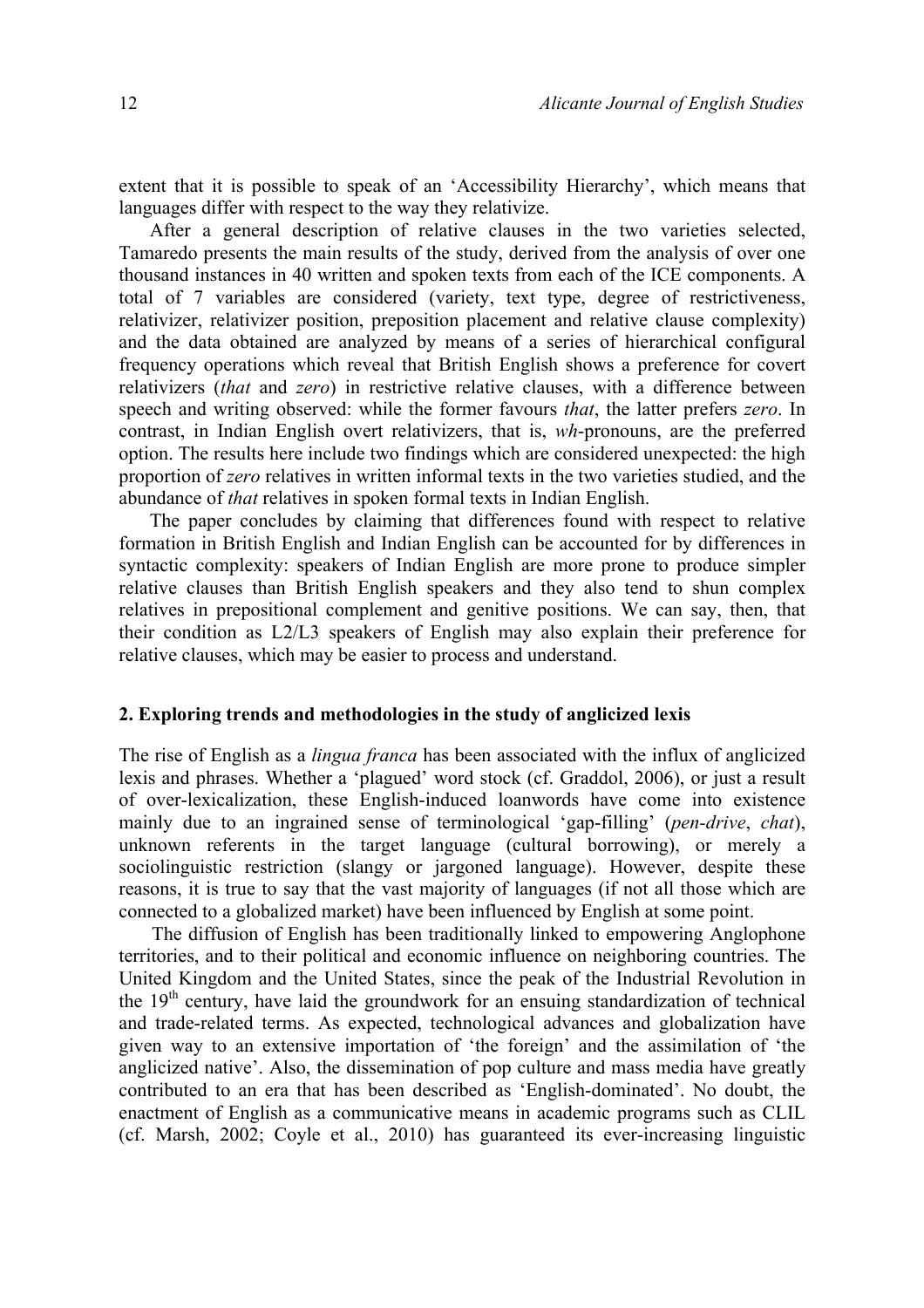permeability, particularly in economic and political blocks such as the European Union (Görlach, 2002; Furiassi et al., 2012). With all this in mind, the impact of English on languages and cultures offers an unparalleled opportunity to study the variability of contact languages in more detail.

The processes of code-switching and linguistic borrowing in these languages in contact are a reflection of how the *nativization* of English terms and phrases might trigger universal categories and trends. This is precisely where anglicists have focused their attention: the description and contrast of morpho-semantic variations in the target language due to the influence of English structures and patterns. This involves the implementation of specific methodological and typological procedures in the collection and analysis of data.

One of the most notable attempts to explore the process of linguistic borrowing is the *Loanword Typology Project* (henceforth *LWT*) (cf. Haspelmath and Tadmor, 2009), based on contributors from 41 languages. This non-English-based cross-linguistic approach, reflected in other, related works (Wichmann and Wohlgemuth, 2008; Wohlgemuth, 2009), has sought to describe the historical circumstances and evolution of loanwords. To put it another way, based on a fixed list of 1,460 semantic items (not words), contributors were given the task of indicating the existence of loanwords in their own languages. These counterparts were extremely useful as a means of identifying the historical evolution of words, and a variability scope of borrowing was established: 0- no evidence of borrowing, 1-very little evidence for borrowing, 3 perhaps borrowed, 4-probably borrowed, 5-clearly borrowed (Haspelmath and Tadmor, 2009: 13).

Thus, one of the breakthroughs of *LWT* involves unraveling the question of wordclass dependency and lexical accommodation in the process of linguistic borrowing, by comparing the lexical systems of various recipient languages. The objective of this study is "to get a clearer idea of lexical borrowability by examining the loanwords in a reasonably representative and reasonably large set of languages (say, 30-40 languages), and by making inductive generalization over the data assembled in this way" (Haspelmath, 2008: 3). The onomasiological perspective of this novel methodology is reflected in the semantic arrangement of lexical items. By establishing an initial list of meanings (not words), comparable lexical samples could be gathered, which are processed in terms of semantic word class, typical context, and morpho-syntactic traits.

The definition of a loanword, however, reflects the typological restriction of the concept of linguistic borrowing: a loanword is defined "as a lexeme that has been transferred from one lect into another and it is used as a word (rather than as an affix, for example) in the recipient language" (Haspelmath and Tadmor, 2009: 13). Although this limitation guarantees a parallel quantitative study and a comprehensive visualization of language contact, it does not add structural and conceptual distinctions between the processes of calquing and loaning: "loanword (or lexical borrowing) is here defined as a word that at some point in the history of a language entered its lexicon as a result of borrowing (or transfer, or copying)" (Haspelmath, 2009: 36).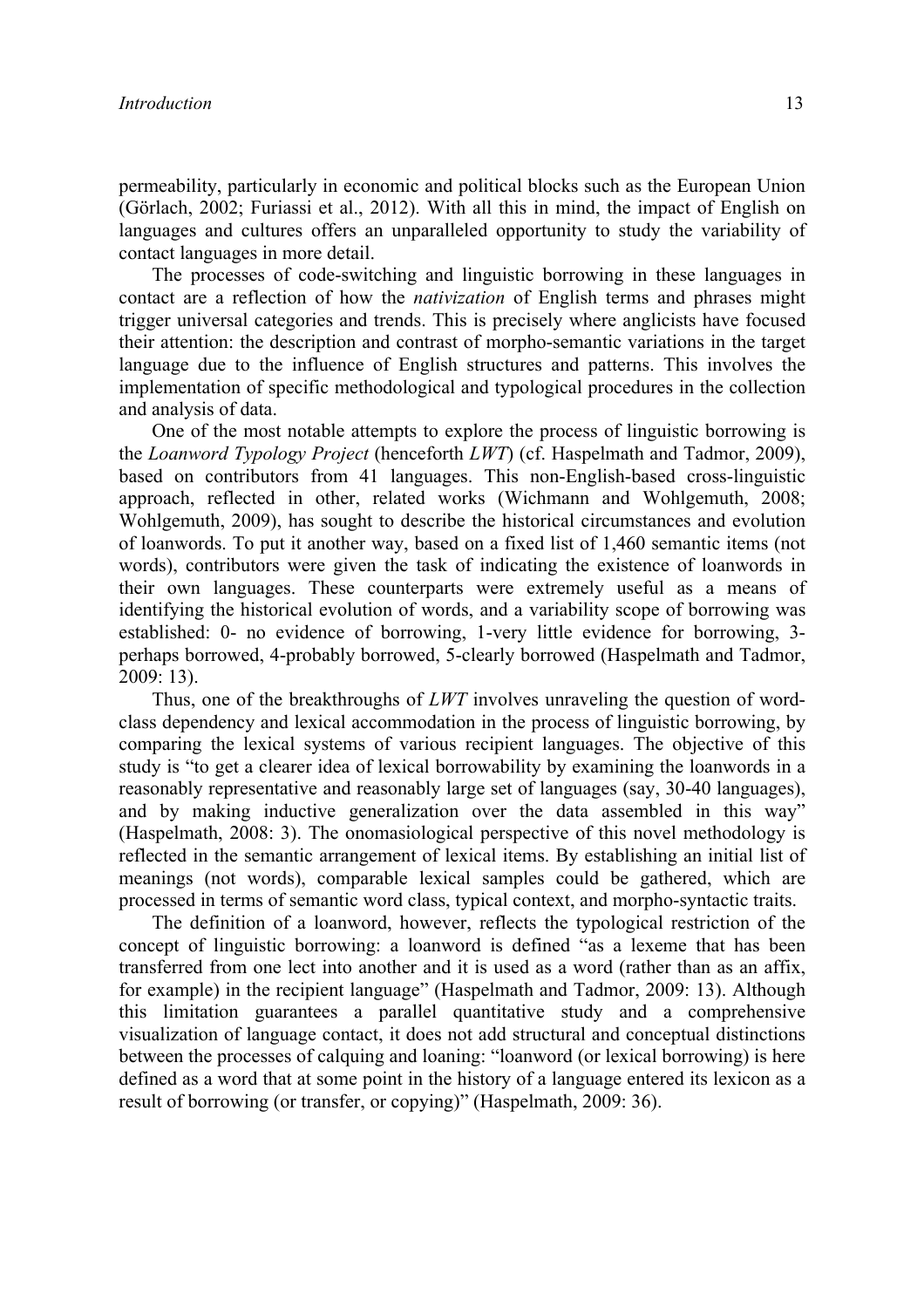The second notable procedure worth mentioning here is corpus-based, and is intended to explore the linguistic impact of a source language (English) on a recipient one, provided that all types of lexical borrowing are collected and processed. Notwithstanding their limited scope (only two languages are involved), dictionary and corpus-based studies provide a general examination of language contact, including direct (loanword) and indirect borrowing (calque):

Through corpus-based research it is possible to carry out qualitative studies and improve microstructural features of general dictionaries and dictionaries of anglicisms, i.e. obtain information about frequency, period of adoption, usage context and authentic examples. Corpus-driven methods facilitate quantitative studies and contribute to the improvement of the macrostructure of general dictionaries and dictionaries of anglicisms by detecting new candidate entries (Furiassi et al., 2012: 18).

Alternatively, the *GLAD* (*Global Anglicism Database*) *Network*<sup>5</sup> is aimed at studying the influence of a common source language (English) on a number of recipient languages (Spanish, French, German, Danish, Chinese, etc.). Based on national corpora and a common typological strategy (Furiassi et al., 2012), *GLAD* seeks to set up a global database of English-induced lexical units, revealing how English has affected these languages at the lexical, morphological, syntactic and pragmatic levels. The results are intended to depict common grounds and dissimilarities in the Anglicization of lexis, particularly in terms of morpho-phonological and semantic variations. In spite of its lexicon-centered perspective, such multicultural corpora are useful tools in the examination of global trends and converging paradigms. In addition, a semasiological study of loanwords can shed more light on both the typology of intralinguistic wordformation mechanisms and the extrapolation of English patterns in the target language.

One of the most visible, and intriguing, results of this importation is perhaps the pseudo-Anglicization process. A pseudo-anglicism, also known as a 'false' loan, has traditionally been defined as "a word or an idiom that is recognizably English in its form (spelling, pronunciation, morphology, or at least one of three) but is accepted as an item in the vocabulary of the receptor language even though it does not exist or is used with a conspicuously different meaning in English" (Furiassi, 2010: 34). Other authors (Filipović, 1985; Onysko, 2007; Balteiro and Campos, 2012; Furiassi and Gottlieb, 2015) have also contributed to the study of these units from phonological, morphological and semantic perspectives, particularly in the examination of European languages.

The richness of false loans lies in their inner expression of lexical creativity and interlinguistic transmutation, i.e. the acquisition of source-language traits and their combination with target-language ones. Also, pseudo-anglicization is characterized by the unlikelihood of English speakers detecting the meaning of the existing words, which might itself constitute a useful and delimiting way of looking at the phenomenon from the point of view of the 'monoglot' Anglophone reader or listener (cf. Furiassi and Gottlieb, 2015): *footing* 'jogging' in Spanish, *Handy* 'mobile phone' in German, *caddy*  'type of trousers' in Polish, to name a few.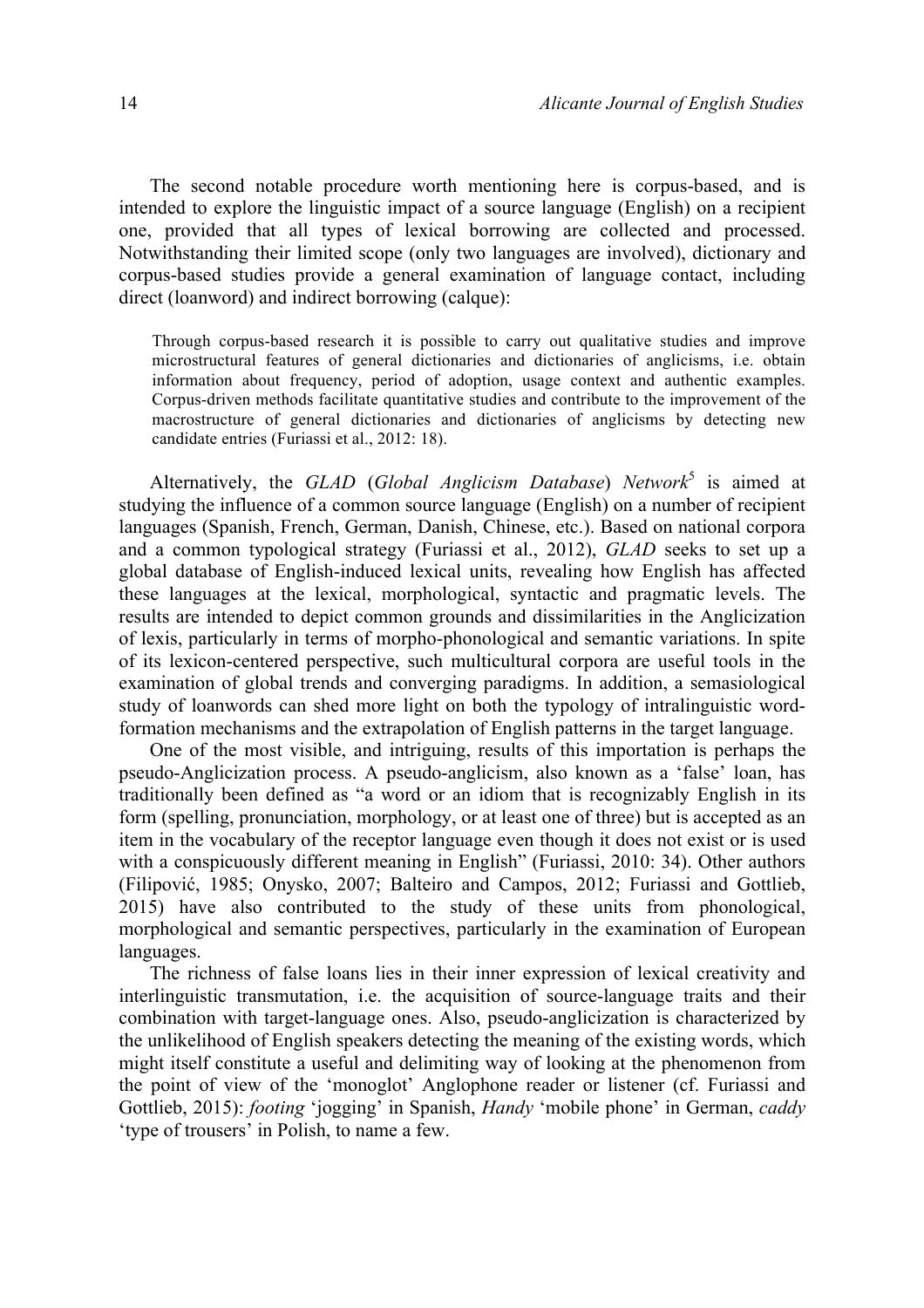Like anglicisms in general, the adoption of false loans is motivated by a number of factors: language economy, in which brevity is key to understanding the coinage of shortened forms (cf. Furiassi and Gottlieb, 2015), and the "taste for the exotic, the charm of a foreign language, and the glamorous quirk of being creative and playing with language are the core motivations for the birth of false Anglicisms" (Furiassi, 2010: 62-63). Thus, the complexity of loanwords depends on word choice, semantic cues and sociolect. In other words, referential or speaker-related motivations can lead to the formation of 'new' words in the target language, with some updated underlying pragmatic and semantic features.

As discussed above, Spanish and English have long been regarded as languages in ever-increasing contact. The reasons are once again associated with geographical location, economic influence and immigration. In the nineteenth century, as Britain emerged as a world power, English began to exert a great influence on Spanish as it did on other European languages, and this influence increased greatly leading to the replacement of French as the main source of foreign loans in Spanish (cf. Rodríguez, 2002: 128). But it was not until the twentieth century that Spanish underwent a major Anglicization of its lexis, particularly due to the influence of an empowered United States, which wielded its considerable emerging economic and political influence over its neighboring countries on the American continents.

Technology is one of the domains that has characterized this predominantly southbound influence. Its adoption was induced by the rapid importation of referents and concepts. The ephemerality and haste in adopting this technolect by Spanish speakers has led to semantic extension and variation: *bisnes* (<*business*) is used colloquially for 'exchange of goods', but is also restricted to 'illegal business' in some Spanish-speaking South American countries. Such a transition denotes the semantic obscurity by which slang or jargon loanword stock is characterized, and the relation between pragmatic factors and diachronic shift.

The influence that English has had on Spanish is undeniable, reflected especially in the degree of 'cultural borrowing' (Weinreich, 1953; Gómez Capuz, 1998; Hoffer, 2002; Treffers-Daller, 2010). First defined as "loaned objects and practices that pass from one community to the other (cultural diffusion)" (Bloomfield, 1933: 444), a cultural loan is not another type of linguistic borrowing, but rather a transversal concept that depends on the features of the imported referent. The existence or not of referents or concepts in the target language determines the nature of a cultural loan. *Halloween* and *laptop* are unadapted anglicisms used in European Spanish, but they differ in the type of referent denoted: whereas *Halloween* is imported to convey a non-existent concept in Spanish, *laptop* coexists with *portátil* and is restricted to a specific technolect or jargon. The study of the pragmalinguistic dimensions or categories of cultural borrowing (cf. Sánchez, forthcoming 2018) is a reliable means of measuring the index of cultural density, that is, the impact that certain languages might have on their neighboring ones.

Simultaneously, a vast number of Spanish words or *hispanicisms* have been imported into English. Approximately a thousand of these loanwords have been attested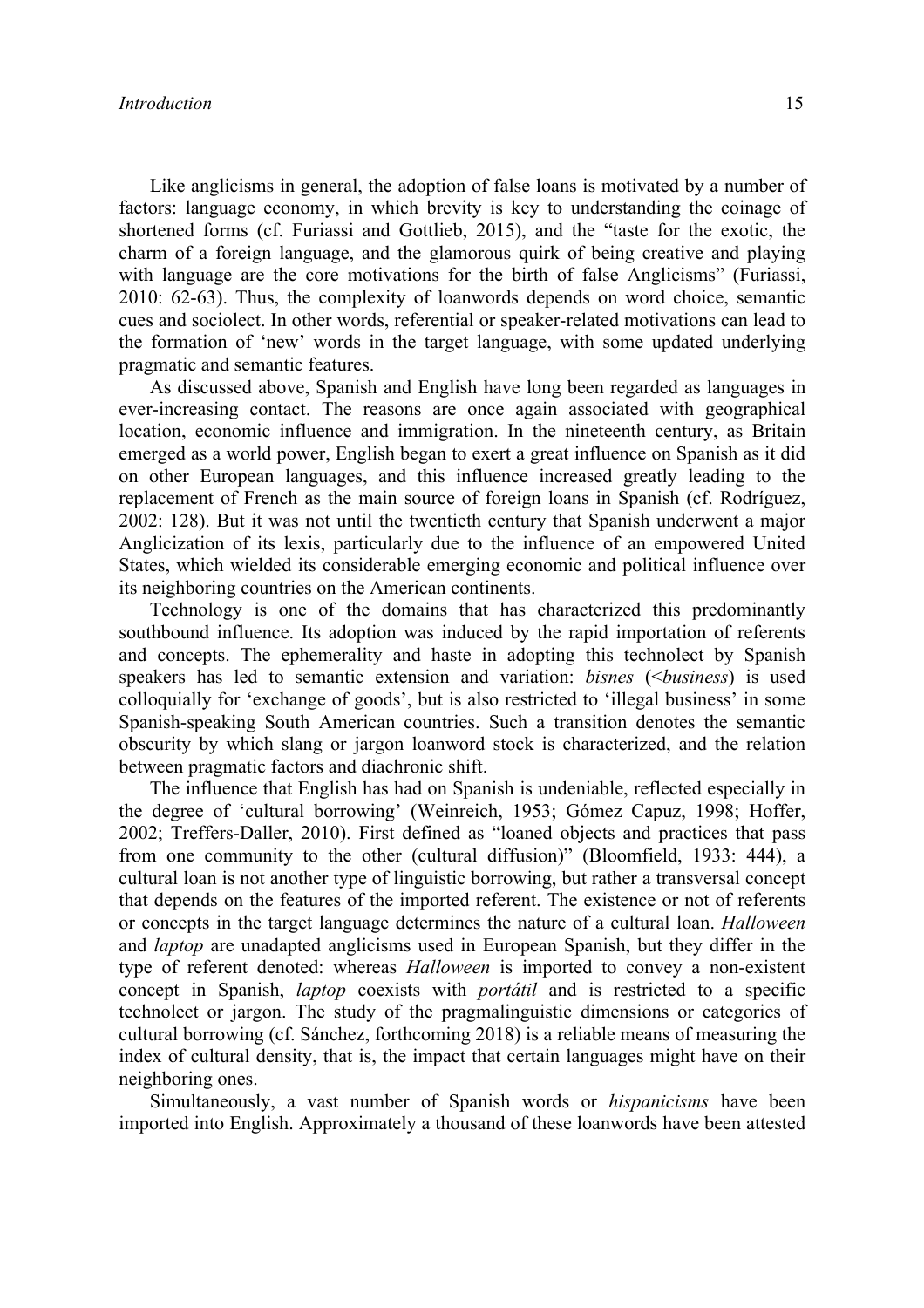in the *Oxford English Dictionary* (Rodríguez, 2001: 84), and this number is yet higher in American English, unlike in other English variants. Hispanic or Latino migration plays a fundamental role in this borrowing process, which is particularly tangible in bordering territories of North-America such as New Mexico, Florida and California. These territories abound in Spanish-origin toponyms: *Los Angeles*, *San Francisco*, *Santa Barbara*, etc., which have left an imprint of over two hundred years of Spanish dominance in the area.

The import of Spanish words, as above, is frequently conditioned by the lack of referents in English, particularly when referring to non-American cultural traits: *sombrero*'a Mexican hat', *abogado* 'lawyer specialized in immigration cases', *taco*, *tamale* (<*tamal*). The impact of the Hispanicization of English is also visible in the coinage of colloquial phrases, in which these Spanish or hybrid units are motivated by a sense of 'intentional disguise' (Galinsky, 1964) or marginalization: *zero, nothing, nada*; *mi casa essu casa*.

However, it is the emergence of *Spanglish* what has intrigued Spanish and English sociolinguists most, due to the creation of common lexical and syntactic patterns. Regardless of its acceptance or so-called intrusiveness, Spanglish has generally been recognized as "a pidgin, or creole language; an interlanguage; or an Anglicized Spanish language" (Neuliep, 2015: 105). The nature of Spanglish does not rely to any great extent on the intricate and diverse forms of code-switching and lexical borrowing, but on the communicative and pragmatic functions conveyed by what has been called "a dynamic fusion of crashing cultures noticeably merging at the interface of language" (Rothman and Rell, 2005: 516). Following Jakobson's functional framework, Appel and Muysken (cf. 2005) have associated the six language functions with the switching process:

- (a) *referential*: the non-existence of concepts and items in the target language, or the sense of confidence of bilingual users when using certain words in specific communicative settings.
- (b) *directive*: the exclusion or inclusion of hearers in a conversation.
- (c) *expressive*: speech characterized by stretches of mixed language, in which two identities are easily recognized.
- (d) *phatic*: changes in the tone of a conversation, these in accordance with the language used.
- (e) *metalinguistic*: allusions to both languages directly or indirectly, depending on the message.
- (f) *poetic*: the use of stylistic tropes in both languages, these intended to make use of bilingual puns, jokes, etc.

The study of the contact between Spanish and English is of great relevance due to the sociolinguistic and historical repercussions underlying the processes of codeswitching and borrowing. Two of its more practical contributions here are the examination of hispanicisms and anglicisms in both languages, and the analysis of how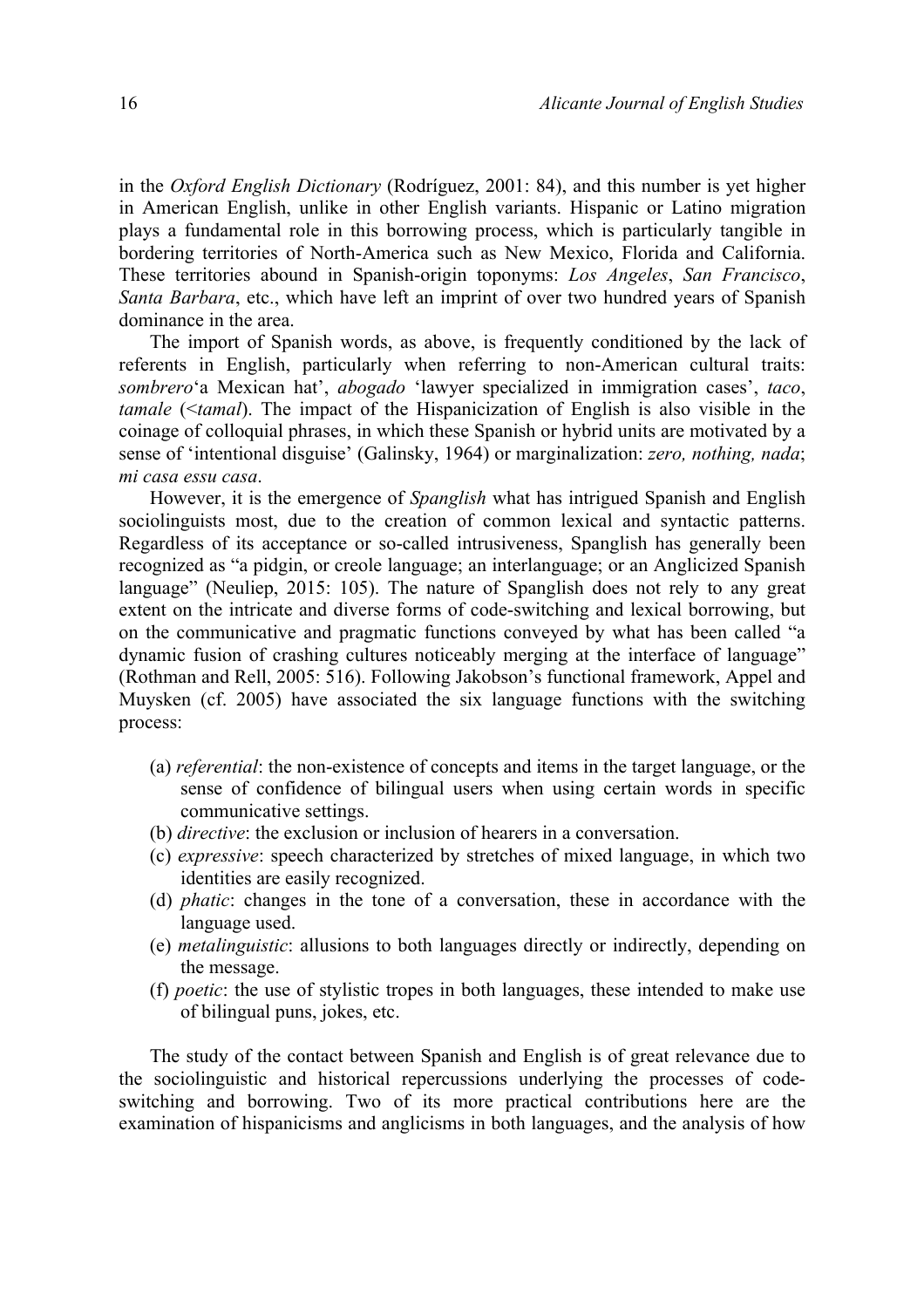these imported units are restricted variably to certain lects. Spanglish is perhaps the most palpable interlinguistic (Spanish and English) construct that results from bilingualism and acculturation. Its functions and trends might shed more light on the understanding of analogous mixtures such as "Taglish (Tagalog-English in the Philippines), Hinglish (Hindi-English in India), Franglais (mixture of French and English), Portuñol/ Portunhol (Portuguese-Spanish), Guarañol (Guaraní-Spanish), and many others" (Lipski, 2008:40).

Given the comprehensive dimension of the contact of English and other languages, this volume on 'World Englishes' and the diffusion of English, as discussed above, intends to go beyond the examination of existing varieties of English, and to present readers with some analysis of the Anglicization of languages, in particular Spanish. As such, this section (Part II) of the special issue of *Revista Alicantina de Estudios Ingleses* (RAEI) presents studies on the influence of English on dissimilar languages such as Spanish, Arabic and Russian. These articles contribute to a better understanding of specific linguistic cases and their methodological principles, towards an understanding of what type of converging foreign trends are imported, and more importantly, how these structures and patterns are adapted in the target or recipient language. Much attention has been devoted here to Spanish, with four studies that show how these variations occur in different semantic fields, such as fashion or the media, and how the process of establishing a database could itself be driven by the features of the wordstock in question.

With theoretical issues in mind, this part of the volume opens with the paper "English lexical items in Egyptian Arabic. Code-switching or borrowing?" (pages 185- 210), in which Malgorzata Kniaź, of the Jagiellonian University, explores the conceptual differences of code-switches and borrowings in an analysis of 3,443 bilingual projections of complementizers. The use of the Matrix Language Model reveals how disparities in the results are a reflection of the situation of English in the Arab world. The article includes an in-depth study on the phenomena of code-switching and borrowing, which are seen explicitly as a continuum, as suggested by previous work in the field (cf. Toribio, 2015).

An outstanding aspect of this article is the correlation between the structural characteristics of languages in contact and the sociolinguistic contexts of speakers. More specifically, in this case study it is found that those speakers lacking knowledge of Standard Arabic are more prone to fill lexical gaps through the acquisition of English loanwords, and the shortage of morphological integration is driven by the visible incongruence of these two languages, as opposed to other Indo-European ones, such as French, German, Spanish, etc.

Following this, Elizaveta Tarasova, of the Institute of the Pacific United in New Zealand, focuses on the assimilation of morphological patterns from English into Russian, particularly denominal compound nouns. Based on Krysin's principle (1975), the author asks whether these loanwords are still productive and how instances of English morphology might be duplicated. Interestingly, Tarasova introduces her study by providing non-Russian speakers with a thorough explanation of how  $N + N$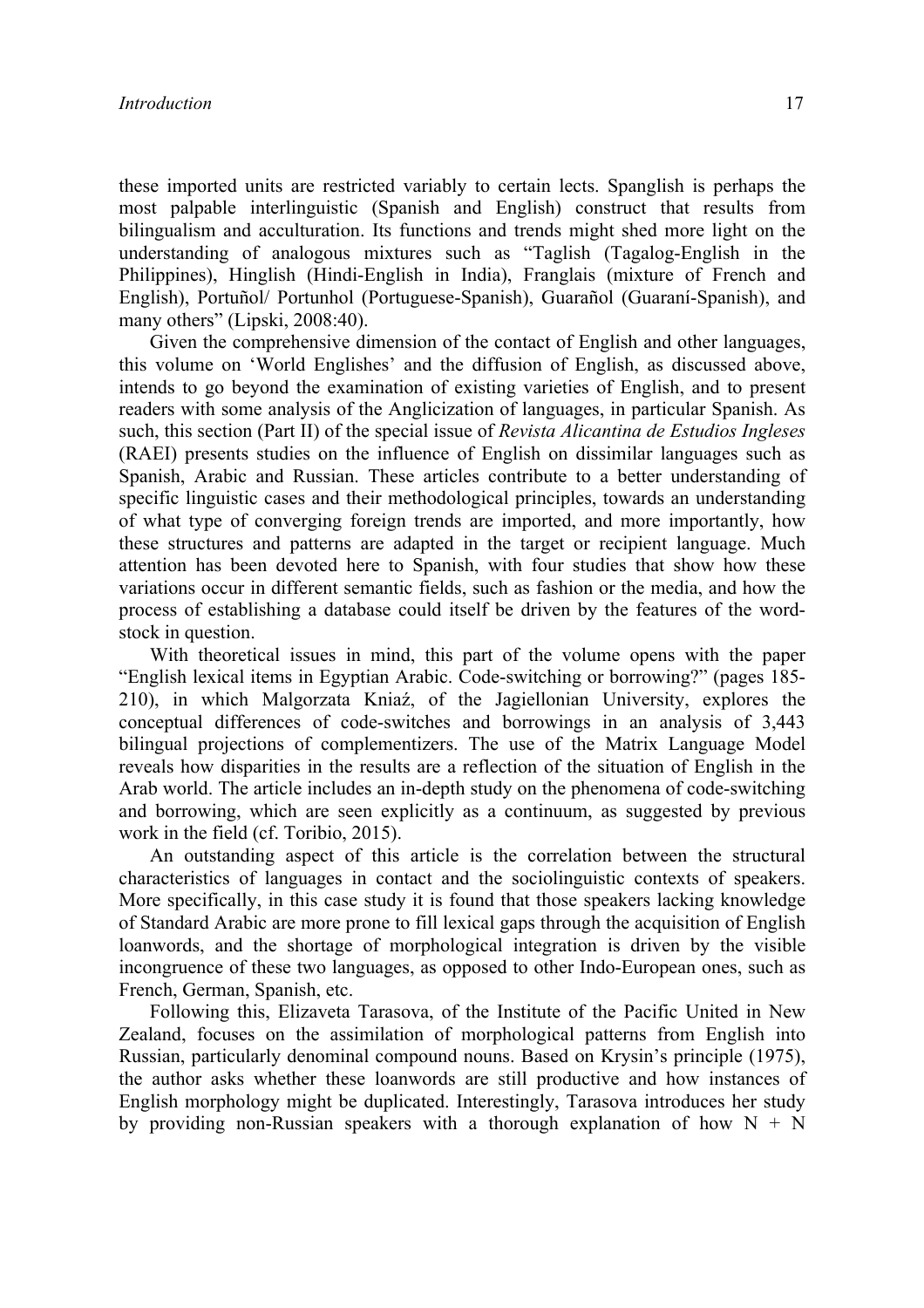compounding occurs in Russian morphology, which clarifies some analogous wordformation mechanisms in the two languages.

In terms of morphology, the author makes a comprehensive analysis of the nature of compound bases and their derivational paradigms in the target language. The Russification of imported units is also examined as a mechanism of semantic variation, in that some of the resulting constructs seem to be "stylistically coloured and belong to expressive vocabulary" (pages 211-236). Her study not only seeks to confirm whether  $N + N$  is still a productive pattern in Russian, but also provides readers with a valuable analytical procedure that might be used for the analysis of other borrowed composites.

As suggested above, this volume is especially aimed at presenting current research on the Anglicization of Spanish lexis. To have a better understanding of how different analytical procedures can lead to the examination of same-domain loanwords, two articles on fashion and beauty have been included: "Present-day Spanish Fashion Lexicon Dresses up in English", by Beatriz Rodríguez Arrizabalaga", of the University of Huelva (Spain), and "Analysis of the Presence of Anglicisms in an Internet Forum: Some Terms of the Fields of Fashion, Beauty, and Leisure", by Carmen Luján García, of the University of Las Palmas de Gran Canarias (Spain).

In the examination of Rodríguez's findings (pages 239-276), readers are given a valuable analysis of the impact of English on the media and advertising. This is a necessary step in understanding the motivations underlying the diffusion of an anglicized lexicon in the Spanish fashion industry. Although the paper centers on a corpus-based analysis of 14 anglicized lemmas related to the domain of 'fashion', its relevance lies in the study of these 'superfluous' loanwords (cf. Pratt, 1980; Lorenzo, 1996) and their autochthonous Spanish equivalents. The resulting quantitative data shows a diachronic progression of lexical frequency and word variation, illustrating the ever-increasing dominance of gratuitous anglicisms in the fields of marketing and sales.

Similarly, Luján's paper (pages 277-300) looks at the semantic fields of 'fashion', 'beauty' and 'leisure' through the analysis of corpus-based data. The study is divided into three overall stages: (i) extraction of English-induced lemmas, (ii) classification of anglicisms (Furiassi and Gottlieb, 2015), and (iii) exploration of their morpho-syntactic peculiarities. The final stage provides valuable reflections on the semantic change undergone by some of the lemmas that have been classed as 'pseudo loan', and the type of orthographical and phonological variations that might be involved. The use of quantitative data and authentic contexts are of great value here in supporting some of the findings with regard to borrowing typology and frequency.

Following these studies on fashion-related loanwords from diachronic and synchronic perspectives, Cristina Tejedor Martínez, of the University of Alcalá (Spain), also uses a corpus-based procedure to describe the process of Anglicization in the domain of cosmetics. Her paper, "Mixing English and Borrowings in the Description of Cosmetics Products" (pages 303-329), is based on the compilation of English-induced loanwords, previously retrieved from authentic texts used in the advertising campaigns of well-known cosmetic brands in Spain. The resulting corpus is examined and contrasted by using well-known prescriptive dictionaries of both English and Spanish,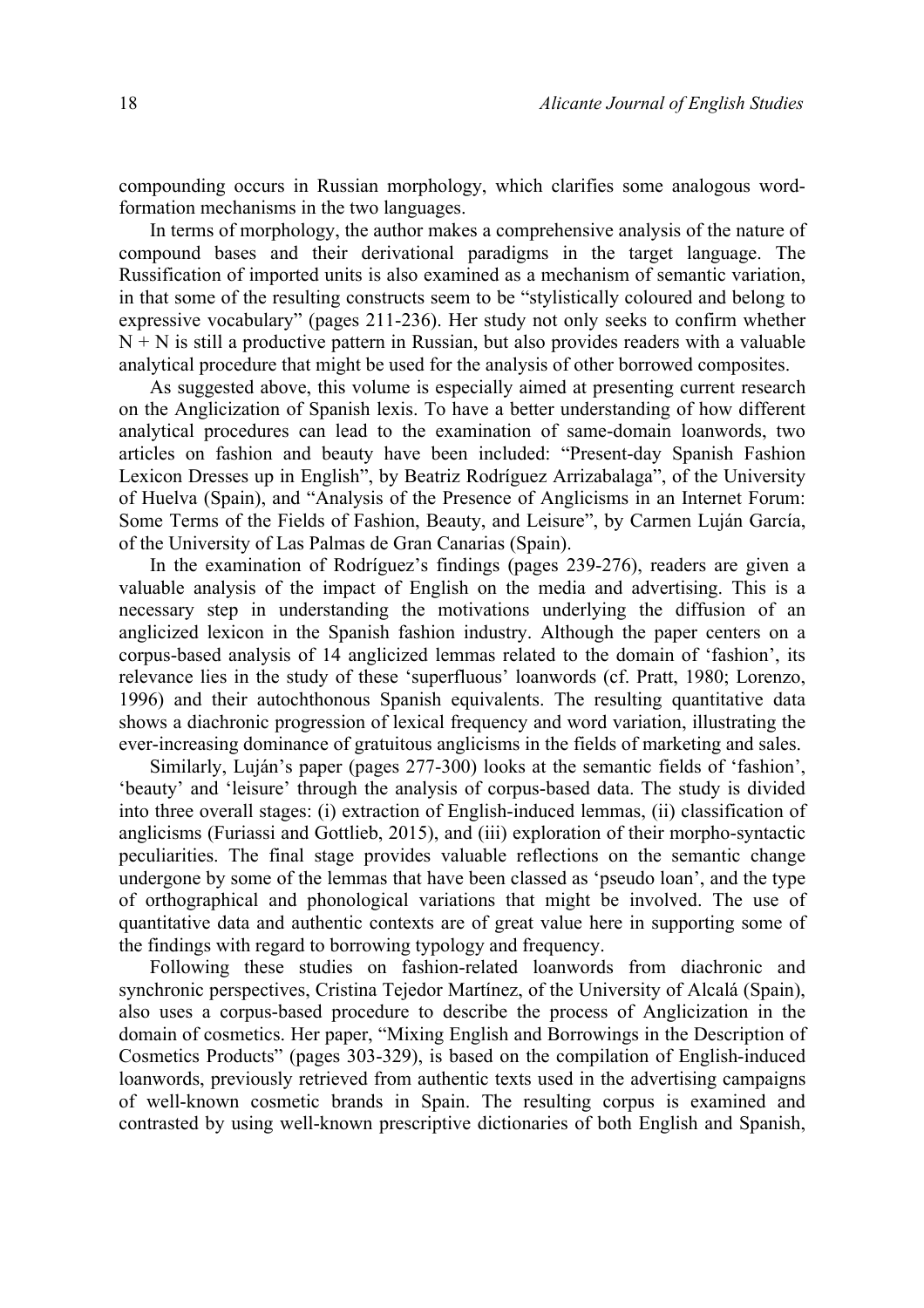which allows for a clear-cut distinction of anglicisms and pseudo loans. One early quantitative finding indicates that cosmetology loans are not as frequent as other productive domains in Spanish, such as computing and tourism, although a significant number of them are indeed found. A morphological exploration reveals a duplicity of English word-formation patterns, which is complemented by some comments on the psychological impact of these words on consumers.

The corpus-based studies in this section, though apparently similar in the scope of the research, are effective in the analysis of anglicized lexis from various perspectives: semantic equivalency, morpho-syntactic variation, dia-synchronic evolution, etc. Not only do their findings add clarity to our understanding of linguistic borrowing in Spanish, but they also complement a multilinguistic examination of the target language with brief pragmatic commentaries on speakers' intentions and the nature of referents.

As noted above, the presence of Spanish-induced words in English is also a result of the process of language contact, although it has traditionally been related to historical and social phenomena, such as Spanish settlements in North America and migration. Mª Isabel González Cruz, of the University of Las Palmas de Gran Canarias (Spain), discusses the presence and diffusion of Hispanicisms in two samples of romances, as part of a more ambitious project devoted to the compilation of a corpus of these lexical borrowings.

The examination of 16 romances is aimed at exploring the socio-pragmatic cues and discourse functions that characterize the processes of code-switching and lexical borrowing. By studying the implicatures of borrowing in literary texts, the author examines the predominant type of code-switching according to Lipski's classification model (1982). González Cruz's study, "Exploring the dynamics of English/Spanish code-switching in a written corpus" (pages 331-355), uses literary sources because they afford a clear perspective on the variability of code-switches in the target language. In doing so, the study contributes to a practical exploration of how these underlying motivations are associated with the degree of borrowability and the typology of the units collected.

Language contact and the diffusion of English are necessarily intertwined. The anglicizing impact of this *lingua franca* results in multifaceted variation in the target languages, and in a pragmatic and semantic transmutation of native units. As such, it represents a complex area of research. Exploring analytical procedures and analogous word-formation patterns contributes to a greater understanding of both the gradable influence of languages in contact and the pragmatic values of anglicized lexis and syntax in a globalized world. We commend all the authors in this volume for their valuable contributions to the field.

#### **Notes**

- 1. See: <http://clu.uni.no/icame/>
- 2. See:< http://ewave-atlas.org//>for further information.
- 3. See: <https://corpus.byu.edu/glowbe/>.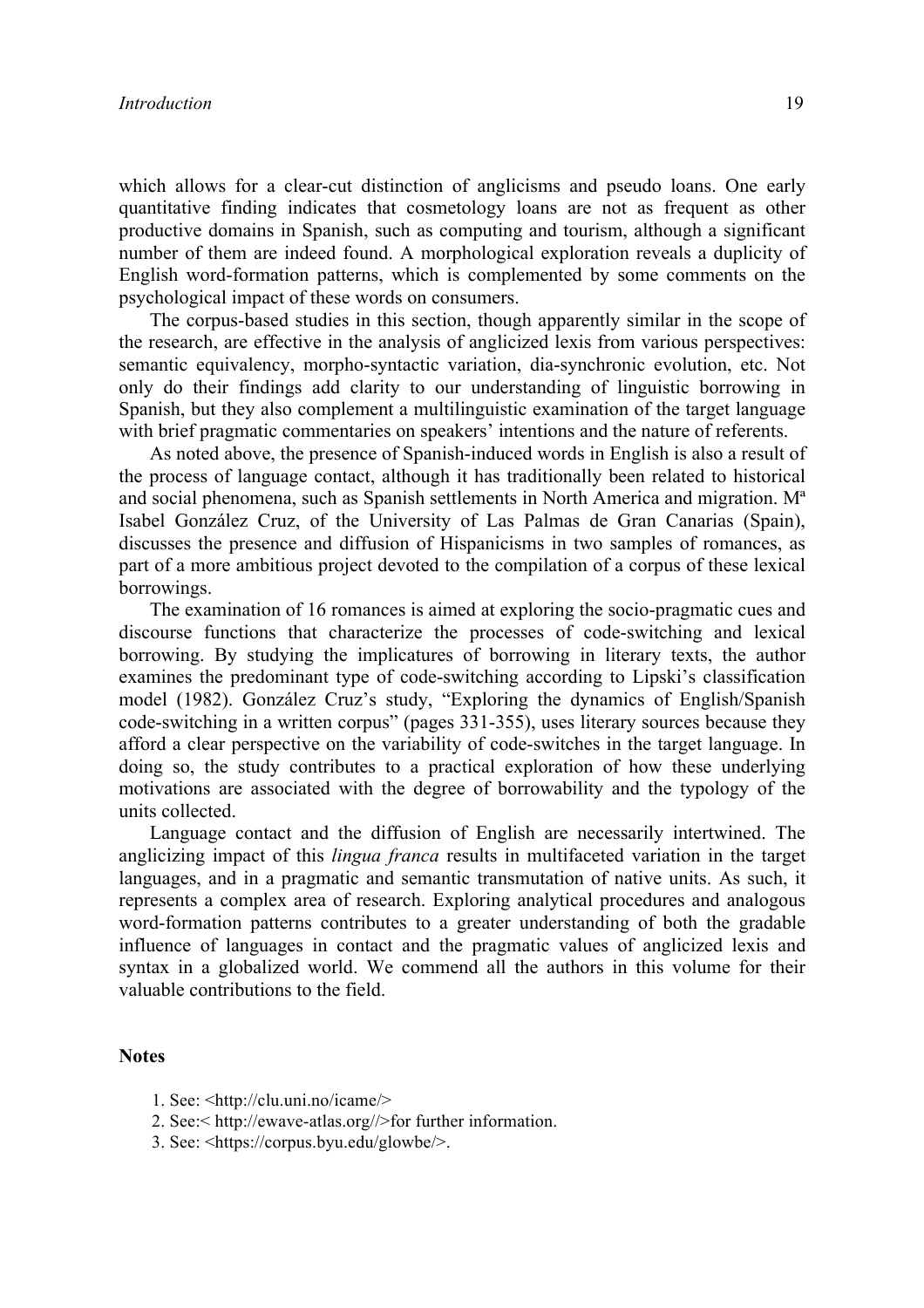- 4. <https://framenet.icsi.berkeley.edu/fndrupal/>
- 5. <https://www.nhh.no/en/research-centres/global-anglicism-database-network/>

### **References**

- Appel, Rene and Pieter Muysken (2005): *Language Contact and Bilingualism*. Amsterdam: Amsterdam University Press.
- Balteiro, Isabel and Miguel A. Campos (2012): "False anglicisms in the Spanish language of fashion and beauty". *Ibérica*, 24: 233-260.
- Bloomfield, Leonard (1933): *Language*. New York: Holt, Rinehart and Winston.
- Buchsfeld, Sarah, Thomas Hoffmann, Magnus Huber & Alexander Kautzsch, eds., (2014): *The Evolution of Englishes: The Dynamic Model and Beyond* [Varieties of English around the World G49]. Amsterdam & Philadelphia: John Benjamins.
- Collins, Peter, ed. (2015): *Grammatical Change in English World-Wide*. Amsterdam & Philadelphia: John Benjamins.
- Coyle, Do, Phillip Hood and David Marsh (2010): *CLIL*. Cambridge: Cambridge University Press.
- Furiassi, Cristiano (2010): *False anglicisms in Italian*. Milano: Polimetrica.
- Furiassi, Cristiano, Virginia Pulcini and Félix Rodríguez (2012): *The Anglicization of European Lexis*. Amsterdam & Philadelphia: John Benjamins.
- Furiassi, Cristiano and Henrik Gottlieb, eds. (2015): *Pseudo-English. Studies on False Anglicisms in Europe*. Berlin: De Gruyter Mouton.
- Galinsky, Hans (1964): "Stylistic aspects of linguistic borrowing. A stylistic and comparative view of American elements in Modern German and British English". In H. G. Lunt, ed., *Proceedings of the 9th International Congress of Linguistics*. Cambridge, Mass., August 27- 31, 1962. The Hague: Mouton, 374-381.
- Gómez Capuz, Juan (1998): *El préstamo lingüístico. Conceptos, problemas y métodos*. Valencia: Universidad de Valencia.
- Görlach, Manfred (2002): *English in Europe*. Oxford: Oxford University Press.
- Graddol, David (2006): *English Next: Why Global English May Mean 'the End of English as a Foreign Language'*. London: British Council.
- Filipović, Rudolf (1985): "Pseudoanglicisms in European languages". In U. Pieper and G. Stickel, eds., *Studia Linguistica Diachronica et Synchronica. Werner Winter Sexagenario*. New York & Berlin: De Gruyter, 249-255.
- Haspelmath, Martin (2008): "Loanword typology: Steps toward a systematic cross-linguistic study of lexical borrowability". In T. Stolz, D. Bakker and R. Salas Palomo, eds., *Aspects of Language Contact: New Theoretical, Methodological and Empirical Findings with Special Focus on Romancisation Processes*. Berlin: Mouton de Gruyter, 43-62.
- Haspelmath, Martin (2009): "Lexical borrowing: concepts and issues". In M. Haspelmath and Uri Tadmor, eds., *Loanwords in the World's Languages: A Comparative Handbook*, 35-54. Berlin: De Gruyter Mouton.
- Haspelmath, Martin and Uri Tadmor (2009): "The loanword typology project and the world loanword database". In M. Haspelmath and U. Tadmor, eds., *Loanwords in the World's Languages: A Comparative Handbook*. Berlin: De Gruyter Mouton, 1-34.

Hoffer, Bates L. (2002): "Language borrowing and language diffusion: An overview".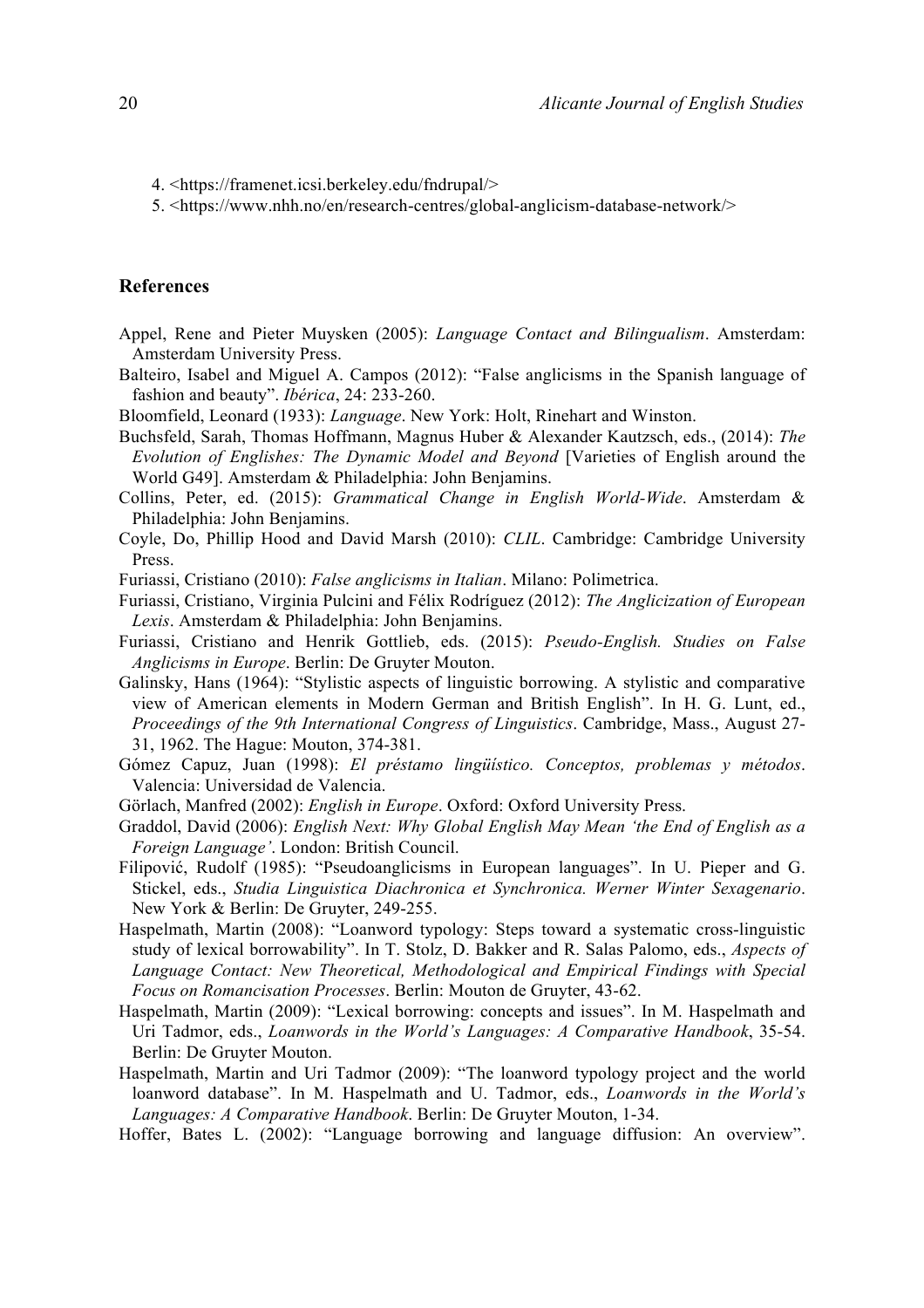*Intercultural Communication Studies*, 11(4): 1-37.

- Kachru, Braj B. 1985: "Standards, codification and sociolinguistic realism: The English language in the Outer Circle". In R. Quirk and H. Widdowson, eds. *English in the World*. Cambridge: Cambridge University Press, 11-30.
- Kachru, Braj B., Yamuna Kachru and Cecil L. Nelson, eds. (2009): *The Handbook of World Englishes*. Oxford: Blackwell.
- Kirkpatrick, Andy (2007): *World Englishes*: *Implications for International Communication and English Language Teaching*. Cambridge: Cambridge University Press.
- Krysin, Leonid (1975): "Stupeni morfemnoi chlenimosti inoyazychnyh slov". In E. Zemskaya, ed. *Razvitie sovremennogo russkogo yazyka. Slovoobrazovanie. Chlenimost' slova*. Moscow: Prosveshchenie, 227-231.
- Lipski, John M. (1982): "Spanish English language switching in speech and literature theories and models". *The Bilingual Review*, 9(3): 191-212.
- Lipski, John M. (2008): *Varieties of Spanish in the United States*. Washington, D.C.: Georgetown University Press.
- Lorenzo, Emilio (1996): *Anglicismos Hispánicos*. Madrid: Gredos.
- Mair, Christian (2016): "Beyond and between the "Three Circles": World English research in the age of globalisation". In E. Seoane and C. Suárez. *World Englishes. New Theoretical and Methodological Considerations*. Amsterdam & Philadelphia: John Benjamins, 17-35.
- Marsh, David, ed. (2002): *CLIL/EMILE- The European Dimension: Actions, Trends and Foresight Potential*. Brussels: European Commission.
- Melchers, Gunnel and Philip Shaw (2011): *World Englishes* [The English Language Series]. London: Hodder Education.
- Neuliep, James W. (2015): *Intercultural Communication. A Contextual Approach*. Thousand Oaks: Sage Publications.
- Onysko, Alexander (2007): *Anglicisms in German: Borrowing, Lexical Productivity and Written Codeswitching*. Berlin & New York: De Gruyter.
- Onysko, Alexander (2016): "Language contact and world Englishes". *World Englishes*. *Language Contact and World Englishes*. Special Issue 35(2): 191-195.
- Pratt, Chris (1980): *El Anglicismo en el español peninsular contemporáneo*. Madrid: Gredos.
- Rodríguez González, Félix (2001): "Spanish contribution to American English word-stock: An overview". *Atlantis*, 23(2): 83-90.
- Rodríguez González, Félix (2002): "Spanish". In M. Görlach, ed. *English in Europe*. Oxford: Oxford University Press, 128-150.
- Rothman, Jason and Amy B. Rell (2005): "A linguistic analysis of Spanglish. Relating language to identity". *Linguistics and Human Sciences*, 1(3): 515-536.
- Sánchez Fajardo, José A. (Forthcoming 2018): "The pragmalinguistic dimensions of cultural borrowing". *International Journal of Language and Culture*. Amsterdam & Philadelphia: John Benjamins.
- Sankoff, Gilliam (2001). "Linguistic outcomes of language contact". In P. Trudgill, J. Chambers and N. Schilling-Estes, eds., *Handbook of Sociolinguistics*. Oxford: Basil Blackwell, 638-688.
- Schneider, Edgar. W. (2003): "The dynamics of New Englishes: From identity construction to dialect rebirth". *Language*, 79(2): 233-281.
- Schneider, Edgar W. (2011): *English Around the World: An Introduction*. Cambridge: Cambridge University Press.
- Schneider, Edgar W. (2013): "English as a contact language". In D. Schreier and M. Hundt,